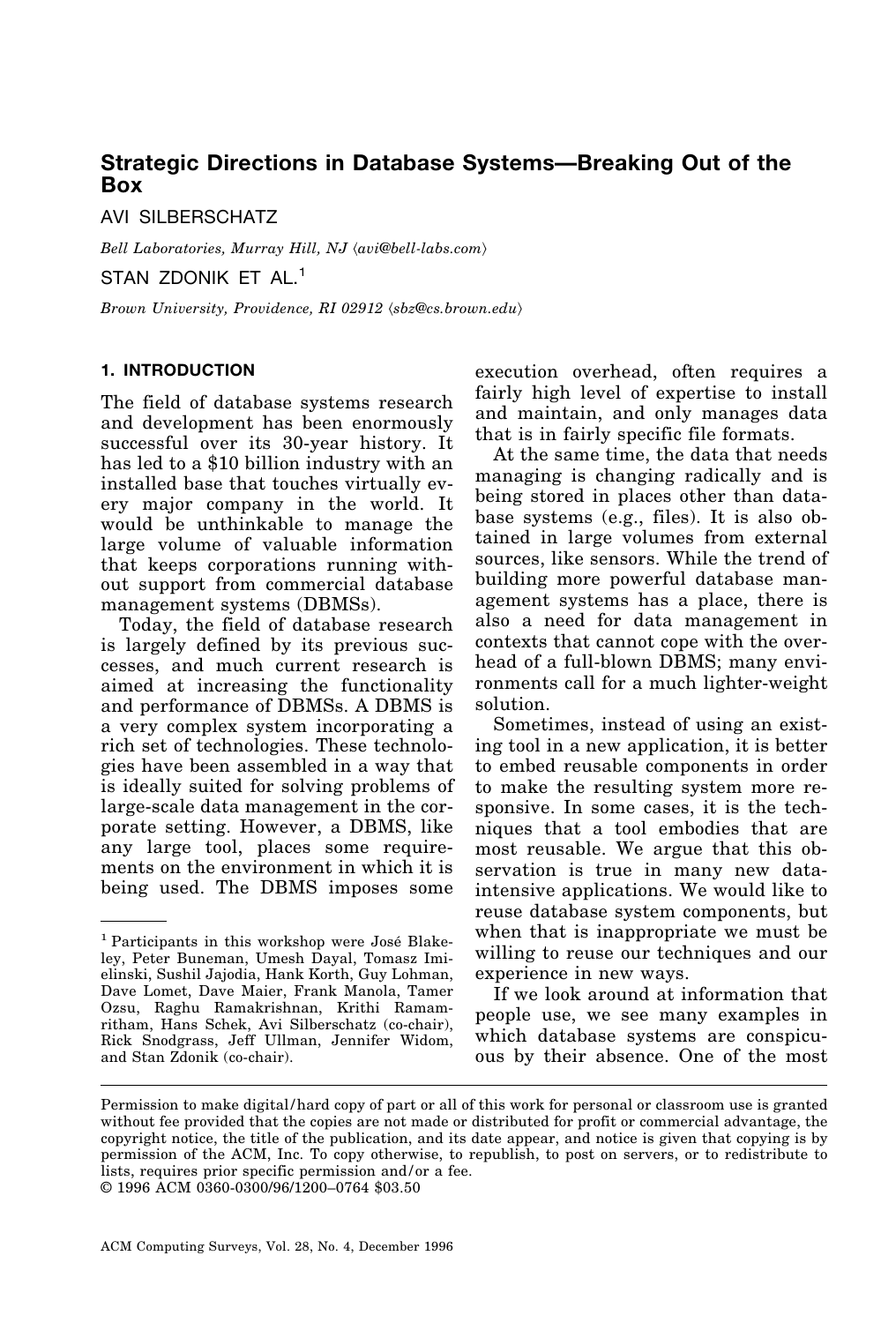compelling examples is the World Wide Web. While it is true that DBMS vendors are making their products *webenabled*, their approach is to provide better web servers. This capability is only a very small step in the direction of managing the huge volume of nonstandard data that exists on the Web. It is doubtful that this move will cause the hundreds of thousands of web sites to shift to the use of a full-featured database system whose target market is business data processing.

Other examples of applications that could benefit from data management techniques, but typically do not make heavy use of database products include personal information systems, news services, and scientific applications. In the case of personal information systems, one only has to think about the information found on the typical PC. Electronic mail is of great personal value to many users, but when messages are saved, they are most often stored in the file system. It would be extremely useful to have DBMS facilities such as indexing and querying available for use on email. While some support for a more organized approach to storage and retrieval of email is emerging (e.g., Lotus Notes), sophisticated querying is not well developed.

Other recent reports [Gray 1995; Silberschatz et al. 1991; Silberschatz et al. 1995] have charted the course of database research, and have done an excellent job prioritizing current research topics and delineating new influences with respect to their impact on the database system industry. This report takes a somewhat different tack. Our theme is that database research should be devoted to the problems of data management no matter where and in what form the data may be found. We should not be defined strictly by the current product space or by the commonly held notion that our job is to manage very large collections of structured records within a controlled environment. Instead, we should apply our skills to new datamanagement environments that potentially require radically new software architectures.

### **2. BACKGROUND**

The database field was born in the late 1960s with the release of IMS, an IBM product that managed data as hierarchies. While hierarchies later proved too restrictive, the key contribution of IMS was the widespread revelation that data has value and should be managed independently of any single application. Previously, applications owned private data files that often duplicated data from other files. With a DBMS, data need not be logically replicated, making it easier to maintain. Creating shared databases required analysis and design that balanced the needs of multiple applications, thereby improving the overall management of data resources.

Both the IMS data model and its best known successor, CODASYL, were based on graph-based data structures. While the idea of traversing links was intuitively attractive, it made it difficult to express database interactions independently of the actual algorithms that are needed to implement them.

In 1970, Ted Codd published a landmark paper [Codd 1970] that suggested that data could be managed at a much higher level by conceptualizing it in terms of mathematical relations. Throughout the 1970s, this paper sparked a great deal of interest within the research community to make this notion practical. The relational model is now most commonly supported among commercial database vendors.

Because of the relational model's simplicity and clean conceptual basis, an active theoretical community developed around it. This community has contributed many important results including database design theory, a theory of query language expressibility and complexity, and an extension to relational languages called Datalog. Theoretical work continues in many forms, including constraint databases and queries with incomplete information.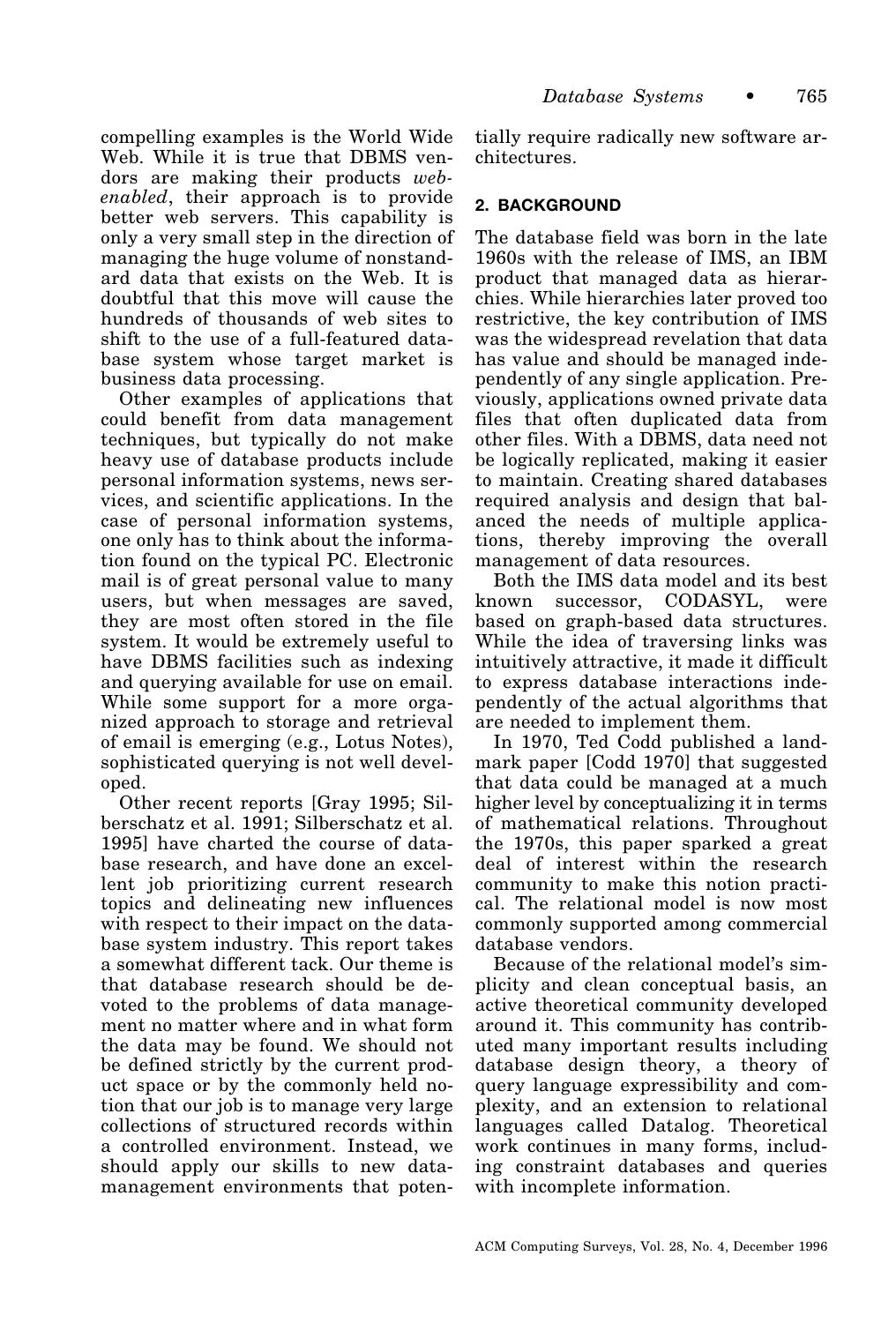In the early 1980s, a new data model emerged, based on object-oriented programming principles. The object-oriented data model was the first attempt at providing an extensible data model. Data abstraction was used to let users create their own application-specific types that would then be managed by the DBMS. In the last five or six years, several object-oriented database companies have emerged, and a committee made up of vendor representatives has produced a standard (ODMG). More recently, a hybrid model, commonly known as the object-relational model, has emerged that embeds object-oriented features in a relational context.

The use of objects has also been demonstrated as a way to achieve both interoperability of heterogeneous databases and modularity of the DBMS itself. The object model provides very powerful tools for creating interfaces that do not depend on representational details. Heterogeneity in object representations can be paved over by overlaying an object-oriented schema on top of the actual stored data. DBMS modules can be described in object-oriented terms, making them easier to export to other systems.

## **3. OUR SKILLS**

Database management systems have been largely concerned with the problems of performance, correctness, maintainability, and reliability. High performance must be achievable even when the volume of data is far greater than what fits in physical memory, and even when the data is distributed across multiple machines. Correctness is achieved by the enforcement of integrity constraints (e.g., referential integrity) and by serializable transactions. Maintainability is achieved by separation of logical and physical data structures, as well as by a large collection of tools to facilitate such functions as database design and system performance. Reliability is typically provided by combining a mechanism such as write-ahead logging with transactions that can maintain data consistency in the face of hardware and software failures.

Database research and development has explored these problems from the point of view of relatively slow-memory devices that must be shared by multiple concurrent users. Database systems have also developed in contexts where there is no control over the execution of their clients. This approach has led to a particular set of skills and techniques (described below) that can be applied and extended to other problems.

*Data modeling.* A *data model* consists of a language for defining the structure of the database (data definition language) and a language for manipulating those structures (data manipulation language, e.g., a query language). A *schema* defines a particular database in terms of the data definition language. By requiring that all data be described by a schema, a DBMS creates a separation between the stored data structures and the application-level abstractions. This *data independence* facilitates maintenance, since stored structures can be changed without any impact on applications.

A good data model should be sufficiently expressive to capture a broad class of applications, yet should be efficiently implementable. While the relational model has dominated the field for the last decade, there is clear indication that more powerful and flexible models are required. The design and use of data models are important topics of study within the database community, and the extension of these models to incorporate more challenging types such as spreadsheets and videostreams is an important line of study for future applications.

*Query languages.* A query is a program written in a high-level language to retrieve data from the database. The structure of a database query is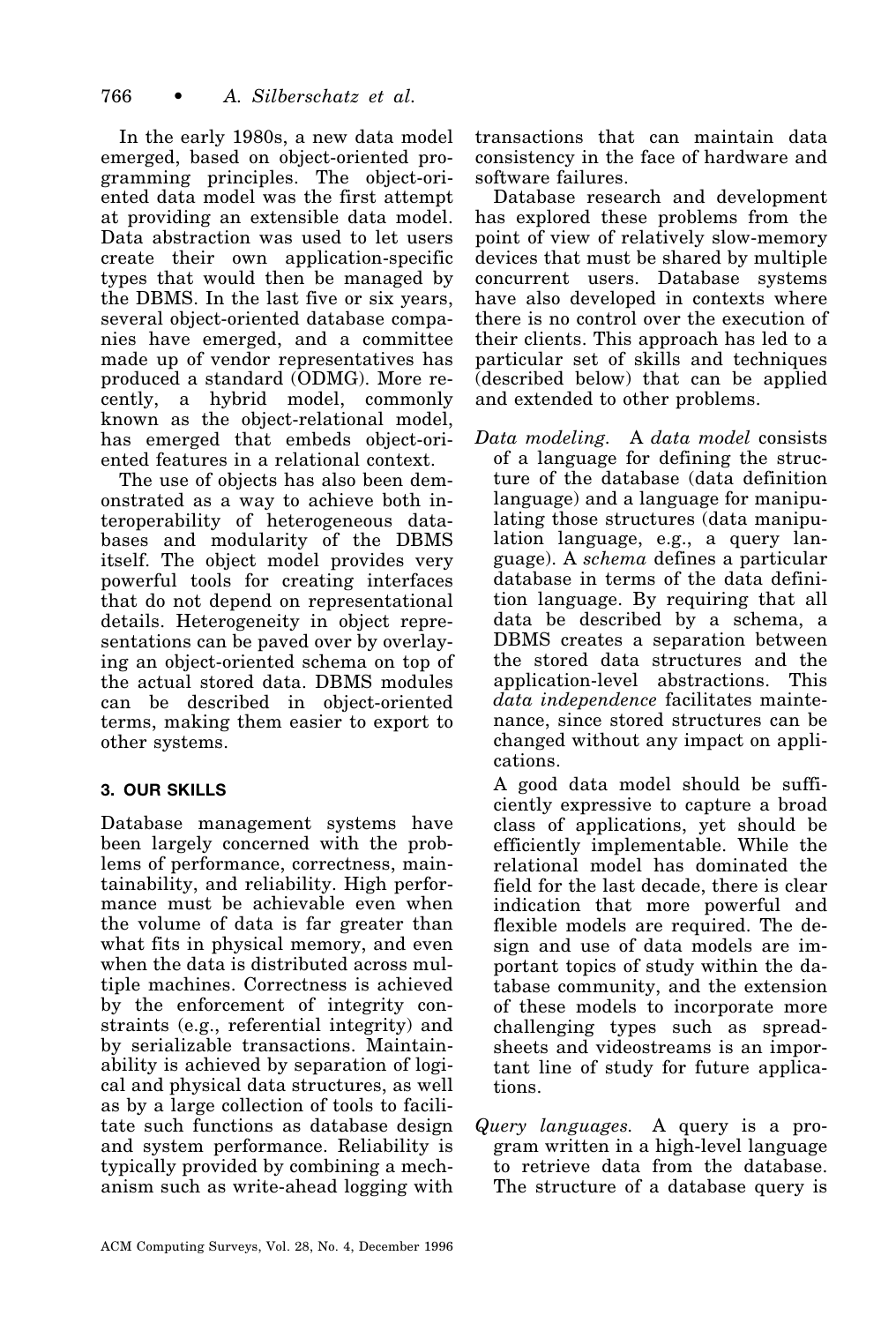relatively simple, making it easy to understand, generate automatically, and optimize. Many modern query languages (e.g., SQL) are declarative, in that they express what should be returned from the database without any reference to storage structures or the algorithms that access these structures. Since implementation choices cannot show through at the query level, the query processor is free to choose an evaluation strategy. Moreover, the separation of request from implementation means that the storage structures can change without invalidating existing query expressions.

- *Query optimization and evaluation.* Relational databases became a commercial reality because of the maturation of optimizers for relational query languages and the development of efficient query-evaluation algorithms. The ability to compile queries into a query execution plan based on the form of the query as well as the current storage structures on the disk is an important part of database system development. Optimization technology is particularly important for data retrieval and manipulation whenever the stakes of picking an inefficient strategy are high and the environmental conditions on which the execution plan are based may change.
- *State-based views.* It is possible to define a restricted and possibly reorganized view of the database using the query language. These state-based views are often used to limit the access to data. For example, we can limit use to a view containing the average salary by departments, excluding departments with fewer than three employees. In file systems, authorization is typically handled by access privileges associated with each file independent of its contents.
- *Data management.* Database systems have always paid special attention to the automatic maintenance of data

structures like indices and the efficient movement of data to and from system buffers. Typically these data management techniques are highly tuned for the particular storage devices involved. This approach to careful resource usage can be extended to other areas in which the devices include things like communication links and tertiary storage.

*Transactions.* The database community developed the notion of transactions as a response to correctness problems introduced by concurrent access and update. By adopting a correctness criterion based on atomicity, transactions simplify programming since the programmer need not worry about interference from other programs.

The transaction has also been used as the unit of recovery. Once a transaction is committed, it is guaranteed to be permanent even in the presence of any hardware or software failure.

Recently, other looser notions of transaction have been investigated. These typically are based on a usersupplied notion of correctness.

- *Distributed systems.* Database systems must deal with the problems introduced by having data distributed across multiple machines. The *twophase commit* protocol allows systems to retain the advantages of atomic transactions in the face of distributed and possibly failure-prone activities. Other areas that have been studied in the distributed context include query processing, deadlock detection, and integration of heterogeneous data.
- *Scalable systems.* Database have always been concerned with very large data sets. For the most part, database systems have been tuned to efficiently and reliably handle data volumes that exceed the size of the physical memory by several orders of magnitude. It is primarily for this reason that database systems have been successful in real commercial environments.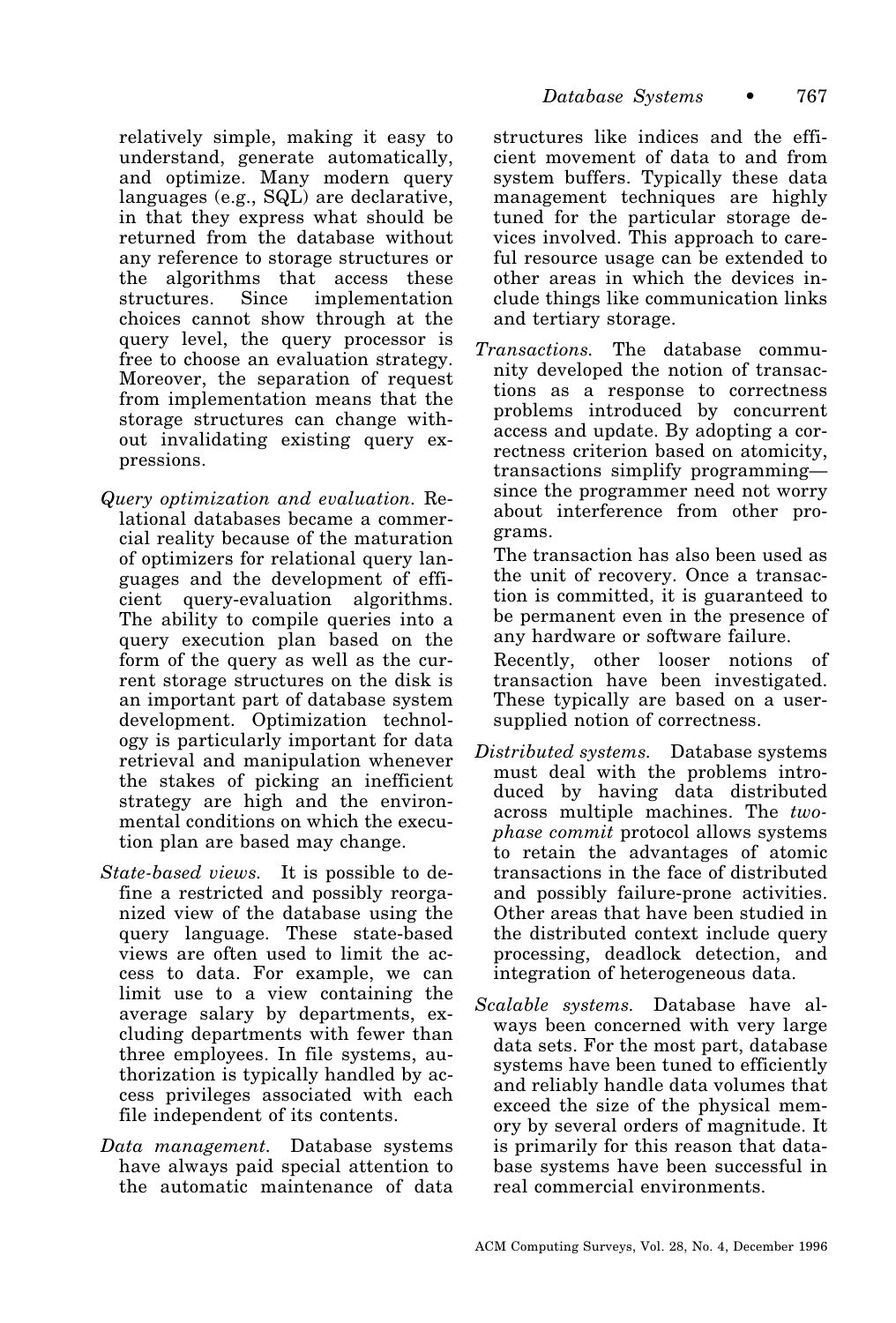This list is not meant to be exhaustive, but rather illustrates some of the major technologies that have been developed by database research and development. Researchers have investigated other areas as well, including active databases and data mining.

# **4. SCENARIOS**

In this section we describe two applications of database technology that illustrate the directions we are advocating in this report. These are meant to be suggestive only. We believe the capabilities represented here point the way for future data management systems, and that the technology to support these scenarios constitutes a research agenda for the next decade.

# **4.1 Instant Virtual Enterprise**

An "instant virtual enterprise" (IVE) is a group of companies that do not routinely function as a unit, coming together to respond to a customer order or request for proposal. Computer-integrated manufacturing (CIM) is a prominent example of an environment requiring IVE cooperation. The CIM environment encompasses many dedicated departments and subsystems. The engineering side includes computer-aided design, production, and quality assurance, while the administrative side includes product planning, production control, and resource management. Dedicated subsystems belong to different organizations, each with its own user interface, data model, specialized operations, and storage organization.

In many business areas, it will be necessary for the companies in an IVE to exchange and cooperatively manage large amounts of data. It is unlikely that the information systems will be integrated with each other at the time a decision is made to collaborate on an offer or a bid. Even within one CIM company, many heterogeneous databases will exist. Yet sharing and exchanging data between the participating organizations and coordinating this information is critical.

In the following we present an example scenario of a CIM IVE. We then use examples from this scenario to illustrate areas where database functionality is needed for data that is not necessarily under the aegis of a DBMS.

Company A is building an oil pipeline and needs 600 large-diameter valves for the project. They solicit bids by issuing an RFP specifying dimensions, coupling mechanism, operating temperatures, pressure ranges, corrosion resistance, and so forth. Company Q, an engineering firm, wants to put together an IVE to respond to the RFP. Engineers at Company Q use the Internet to search for companies that already have a design for a similar valve that can be used. It turns out that Company R is willing to license such a design. Company Q plans to do the design modification work itself, but will contract with Company S to do an engineering analysis of the resulting design and convert the design to manufacturing plans. Company T is brought in to do the actual fabrication, but will contract out to Company U for die-making and casting. Finally, Company V and Company W will also cooperate: Company V provides a design file conversion service to be used for converting design files for the CAD package that Company R uses into the format for the CAD system that Company Q plans to use. Company W provides a documentation and archiving service for documents such as instruction and maintenance manuals.

We now give examples of the kinds of database capabilities needed here, both in putting together the bid and in fulfilling the contract (if awarded).

When Company Q looked for an existing design of a valve, they were executing a query. A number of aspects of this query are particularly challenging: parts of it are based on closest match rather than exact match; the query asks about designs from many companies that presumably reside in many different repositories; and the design from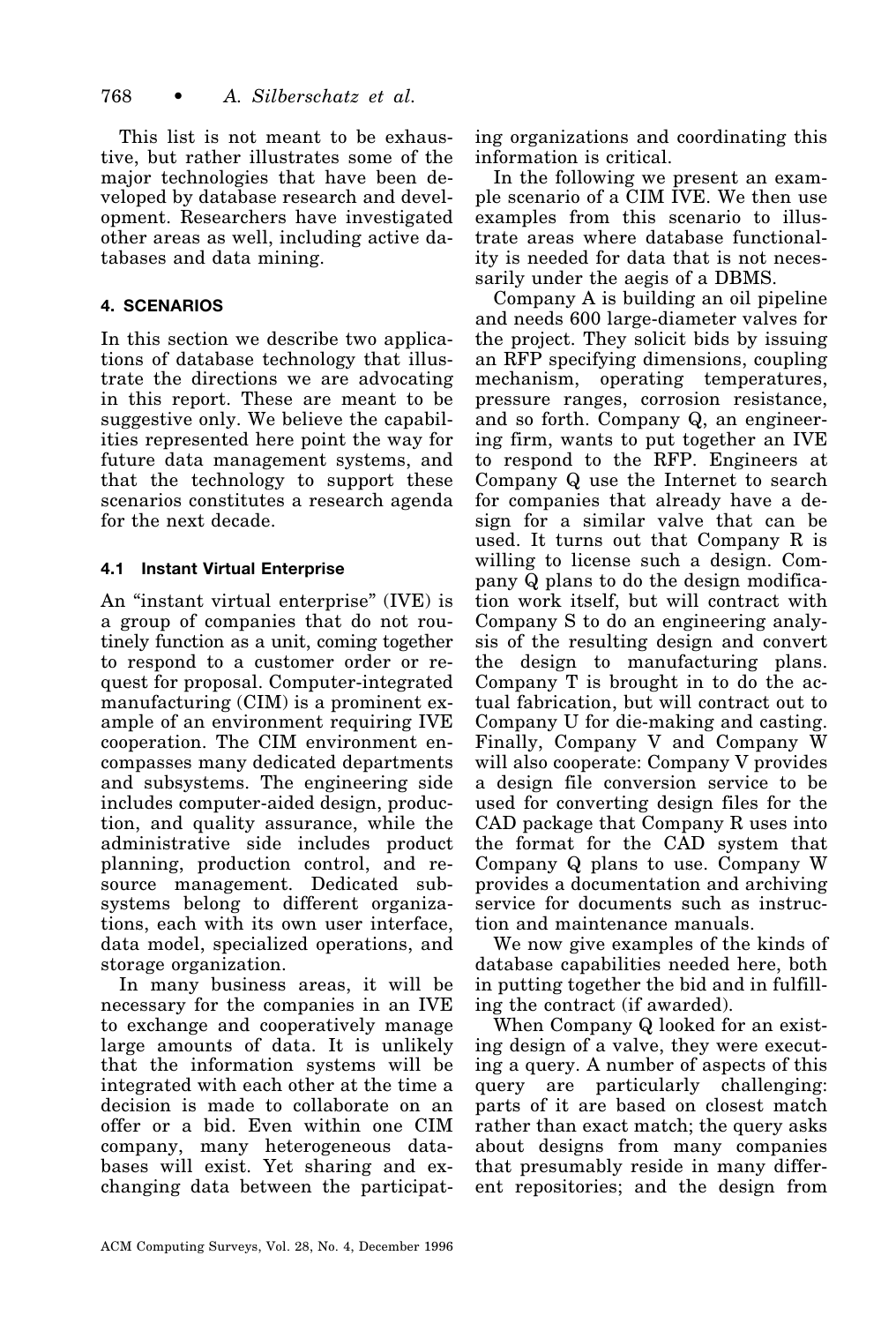Company R may be stored not in a DBMS but in individual files for which there might not be the analog of a database schema. Similarity search requires sophisticated indexing, based on many descriptors and high-dimensional feature vectors. This aspect is already challenging. Moreover, the interesting point here is that we must provide query and indexing support on external objects. Whatever sophisticated index support we invent must keep track of changes of external objects and keep the index consistent with them.

For Company S to estimate a cost for engineering analysis and manufacturing plans, it needs to see the original design, but in a form compatible with its tools. Thus, in putting together a bid, there is a need for data translation services such as those provided by Company V. However, Company V needs to know the format of Company R's design files. It is possible those files are in a self-descriptive data interchange format, but it is also possible that descriptive information will have to be added. Often standards such as STEP/EX-PRESS are used for the description and for the exchange of CIM product data. However, additional mechanisms must be provided in order to let Company R restrict the information given out to a "need-to-know" subset of the schema: we can hardly imagine that Company R will give away all the details just for the purpose of putting together a bid.

If the bid is awarded to the IVE led by Company Q, there will be a need for coordination and configuration management, as the original design is initially modified to meet specifications and then further modified based on analysis by Company S and feedback on manufacturability by Company T and Company U. Various dependencies between data in the different IVE companies must be coordinated (i.e., coordination between objects in different subsystems). Relationships and (referential) integrity constraints must be modeled and maintained without requiring a traditional global database. Changes to an object in

one subsystem require changes to one or more related objects in other subsystems. Changes in external systems need to be monitored and potentially propagated to other systems. For example, if Company U changes the spindle of the valve, the related documentation about the valve must be changed by Company W. Access to the spindle in Company U might be restricted until the documentation is updated by Company W. Again, only "need-to-know" information (i.e., information necessary to update the documentation) is exported by Company U.

Assume that Company Q decides to replace the spindle t provided by Company  $T$  by a spindle  $t'$  of another company T' because t' is equivalent in some sense but cheaper. This change may cause changes in all valve type designs where t was used, resulting in a conflict between the marketing decision of Company Q and the design activities of Company S. Supporting actions to resolve such conflicts is critical to the IVE. For example, in this case, a decision must be made to determine whether all valve type designs must change to use t' instead of t, or whether some valve designs might continue without change, making renegotiations necessary with T. Monitoring relevant changes and detecting conflicts is the DB functionality to be used here.

While the IVE operates, there is also a need for security and access control over the information. For example, it may be the case that Company R and Company T are competitors, so R is willing to let Q and S see the original design, but does not want T to have access.

Finally, Company A needs assurance that information on design and manufacturing of the valves is available even after the IVE disbands. Thus, there is a need to archive information that is possibly independent of any of the IVE companies. Such archiving is a database.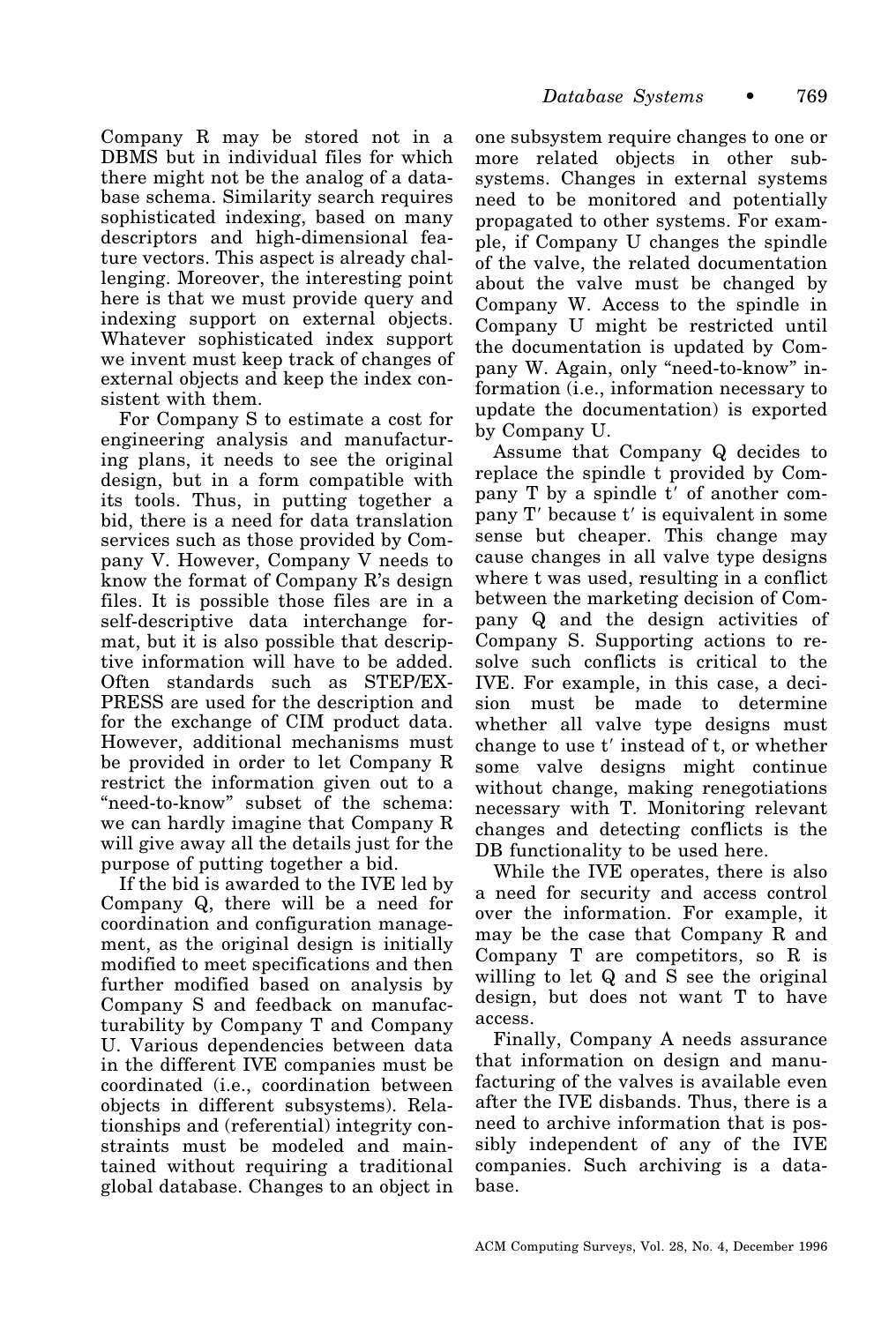#### **4.2 Personal Information Systems**

A *personal information system* provides information tailored to an individual and delivered directly to that individual via a portable, personal information device (PID) such as a personal digital assistant, handheld PC, or a laptop. The PID can be either carried by the individual or mounted in an automobile, and will be equipped with a wireless network connection. It will also have network ports for "plugging in" when a stationary network connection is available.

A user equipped with a PID will, in the near future, have access to the Internet from anywhere at any time. However, the physical link will vary widely in terms of characteristics such as bandwidth (several kilobits/sec to several megabits/sec) and prevailing error rates. Tariffs and charging schemes for information will also vary widely; some providers may charge per packet while others may charge by connection time. In addition, the method of information delivery will cover a wide spectrum of possibilities from periodic broadcast (satellite networks, pointcast, etc.) to standard, request-driven, client-server scenarios. Also, global positioning systems will be widely available, and there is every reason to assume that in a few years every laptop will have a GPS card. Thus, location will become an important parameter in selecting information, especially for location-dependent information services.

We envision a personal information service as tightly integrated with an individual's activities from the time of waking up in the morning, through the person's daily activities, up to bedtime. These services would work on behalf of the person even while he or she is asleep.

In the morning, the services could include a local weather report, a list of reminders about special events of the day (such as birthdays or anniversaries of friends and relatives), a list of morning work meetings and appointments

(e.g., dentist), and suggested diet for the day from a personal health advisor.

Delivery of personal information services will continue as the person commutes to work. The PID can provide the best route from home to work based on up-to-date traffic conditions, with expected delays displayed on a city map (the best route may include a combination of private as well as public transportation). It may provide personalized news headlines from national newspapers such as the New York Times and the Wall Street Journal as well as international headlines from papers such as The Globe and Mail; on Mondays, the report will include a summary of international weekend sporting events (e.g., Italian soccer league). It could provide a personalized investment report, with recommended investments for that day provided by a personal financial advisor. By the time the person arrives at work, he or she is completely up to date on the events and news of interest.

Personal information services will continue throughout the day. Upon arrival at the office, the services could deliver a list of tasks for the day, a list of customers to contact, a reminder to set up an appointment for a periodic dental examination, a summary of breaking news of interest, information about the start of a sale from a local furniture store on a particular piece of home furniture, and a notification about the best airplane ticket to purchase for an upcoming vacation. If the person drives anywhere during the day, the services will provide best driving routes, always based on up-to-date traffic information.

At the end of the day, the personal information service will provide a preview of the next day's activities and the person's daily diet balance statement from the personal health advisor, as well as appointments and activities for the next day.

The PID must continuously query remote databases and monitor broadcast information. Thus, personalized information systems will magnify today's cli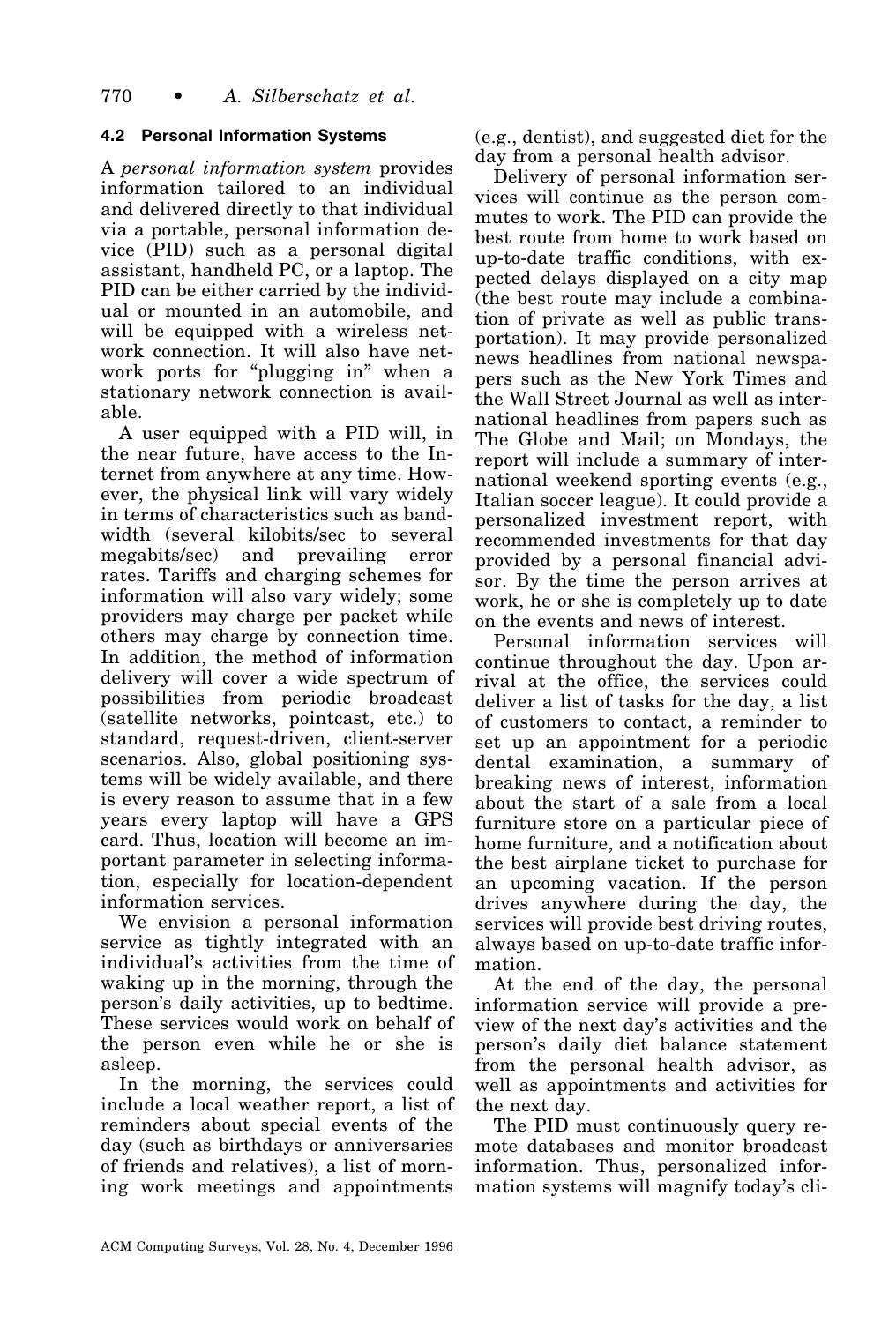ent-server performance, scalability, and reliability problems. Servers that both disseminate (push) information to clients and respond to (pull) client requests will play an important role in the delivery of personalized services. The load on these servers will potentially be much higher and the requests will likely be more sophisticated. Among the architectural problems that arise in an environment like this are questions of whether data should reside on the PID or on the server, and which tasks should be performed on the PID as opposed to the server.

## **5. BARRIERS**

A DBMS provides a tightly controlled and highly uniform environment. All access to data passes through the upper levels of the system, making it relatively easy to control all occurrences of certain classes of event. For example, updates can be detected easily, thus making index maintenance manageable. The layout of data in files is known, the contents of data buffers is under strict control of the DBMS, and all stored data corresponds to an explicit schema.

Life becomes more complex when we try to provide database functionality outside of the confines of a DBMS. We are talking about moving to an environment in which there may be no central point of control and in which there may not be a great deal of uniformity. Thus, conventions and assumptions that held in a DBMS and could be exploited by its components now need to be negotiated. Similarly, uniformity either must be discovered post facto or new ways of providing functionality that can cope with variance must be devised.

In order to adequately address the vision in our scenarios, a number of technical barriers that typically result from new application requirements not yet addressed or from the need for new DBMS architectures must be removed. In this section we outline some of these barriers.

#### **5.1 Overhead**

A modern DBMS is a software engineering *tour de force*. It represents hundreds of person-years of effort and a very mature technology base. Managing a corporate information system without such a device would be folly. Creating a special-purpose DBMS is an unjustifiable investment.

However, many application builders are ignoring this industry because the modern database system is a heavyweight resource. The overhead in terms of system requirements, expertise, planning, data translation, and monetary cost is too great for many emerging applications. For example, a builder of a personalized newspaper service might choose not to use a DBMS because she or he has no need for many of the advanced features but is interested only in filtering stream-oriented data (as, for example, in the wire services).

A subset of the traditional database services is needed, though, by many new applications. An ideal world would offer a collection of database modules that one could mix and match to produce a configuration that is as lean or as full-featured as needed. For example, a wire service only needs a common data model and stream-based querying.

#### **5.2 Scale**

The database environments of interest to us require rethinking expectations concerning size. Some applications manage quite small databases for which the management overhead of a full DBMS is overkill. Indeed, in many instances the benefits of a DBMS are not used simply because the overhead of the DBMS is too large.

At the other end of the spectrum, the volume of data in future applications may be many orders of magnitude greater than what database applications routinely deal with today. If we are going to locate information on the Internet, we must be prepared, at least conceptually, to handle many petabytes of data growing at unpredictable rates.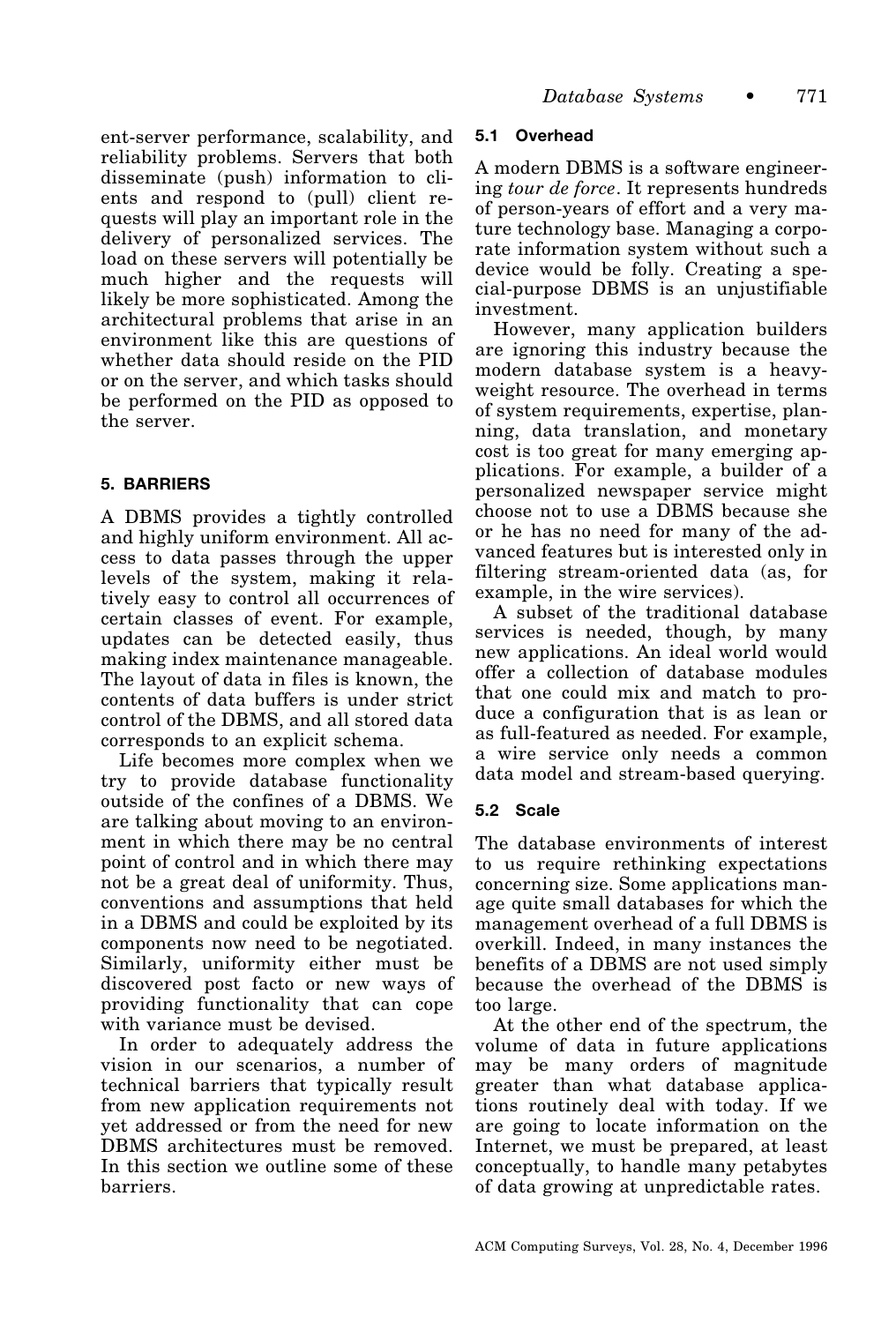The number of client and server sites is also many times greater than in any corporate network. In current clientserver systems, there are typically a very small number of servers (often one) to supply data to a modest client population. In our scenarios, there could be a hundreds of thousands of servers and the client population could be even larger.

Distribution patterns in this new world are more geographically dispersed than anything we are used to. Information suppliers could be anywhere in the world. The unrestricted use of sites in distant places means that the cost of accessing an information source can depend on the available bandwidth into and out of those sites. This effective bandwidth can vary depending on the time of day and the popularity of the site.

Since all of these parameters create an optimization nightmare, it will become imperative to avoid large unrestricted searches of many sites. Instead, it must be possible to precompute much of the information and store it in a few more convenient places.

In the personal information system scenario, it is clear that servers will need to handle several orders of magnitude more requests than today's servers. Consider a personal information device in every car continuously requesting information from a server or servers geographically distributed in a city. Robust and scalable server designs will be needed in which the volume of requests handled increases with the amount of server resources available.

Occasionally, servers will become hot spots, such as the 911 emergency service or a server close to a football or baseball stadium (overloaded when there is a game). In such cases, broadcast rather than point-to-point communication may be an alternative in satisfying commonly expected requests thereby reducing the workload on the server. Understanding when to broadcast, how to organize a broadcast, and

how best to use local client memories become important issues.

### **5.3 Schema Organization**

The standard database paradigm involves first creating a schema to describe the structure of the database and then populating that database through the interface provided by the schema. The DBMS maps the input data to actual storage structures.

Increasingly, we will no longer have the luxury of an a priori schema. Many applications currently create data independently of a database system<sup>2</sup> (e.g., scientific applications), and as information gets easier to collect, transmit, and store, this mismatch will only get worse. Thus, there is a need to map externally generated data to a schema (and possibly to new storage structures) after the fact. This bottom-up approach to populating databases is not often supported in current systems. It is crucial, however, to provide simple mechanisms for making foreign data sources available to database systems in order to realize something like the IVE scenario. Such a facility involves complex mapping procedures. We are talking about creating what is, in effect, a database view of the foreign data, but the view must be constructed over data in arbitrary formats.

The data that is received from a source like a Web site may appear to have some structure. Pieces of text are coded with tags describing their role. Unfortunately, the use of these tags may be quite varied. The fact that one page uses an *H3* tag for headings does not necessarily carry across to other pages, perhaps even from the same site. This variation in the use of text coding makes it difficult to construct something we normally think of as a schema to describe things like web pages.

Moreover, as new data is added to these data sources, we may find that a

<sup>2</sup> This is a major reason why a large fraction of these applications do not use database systems today.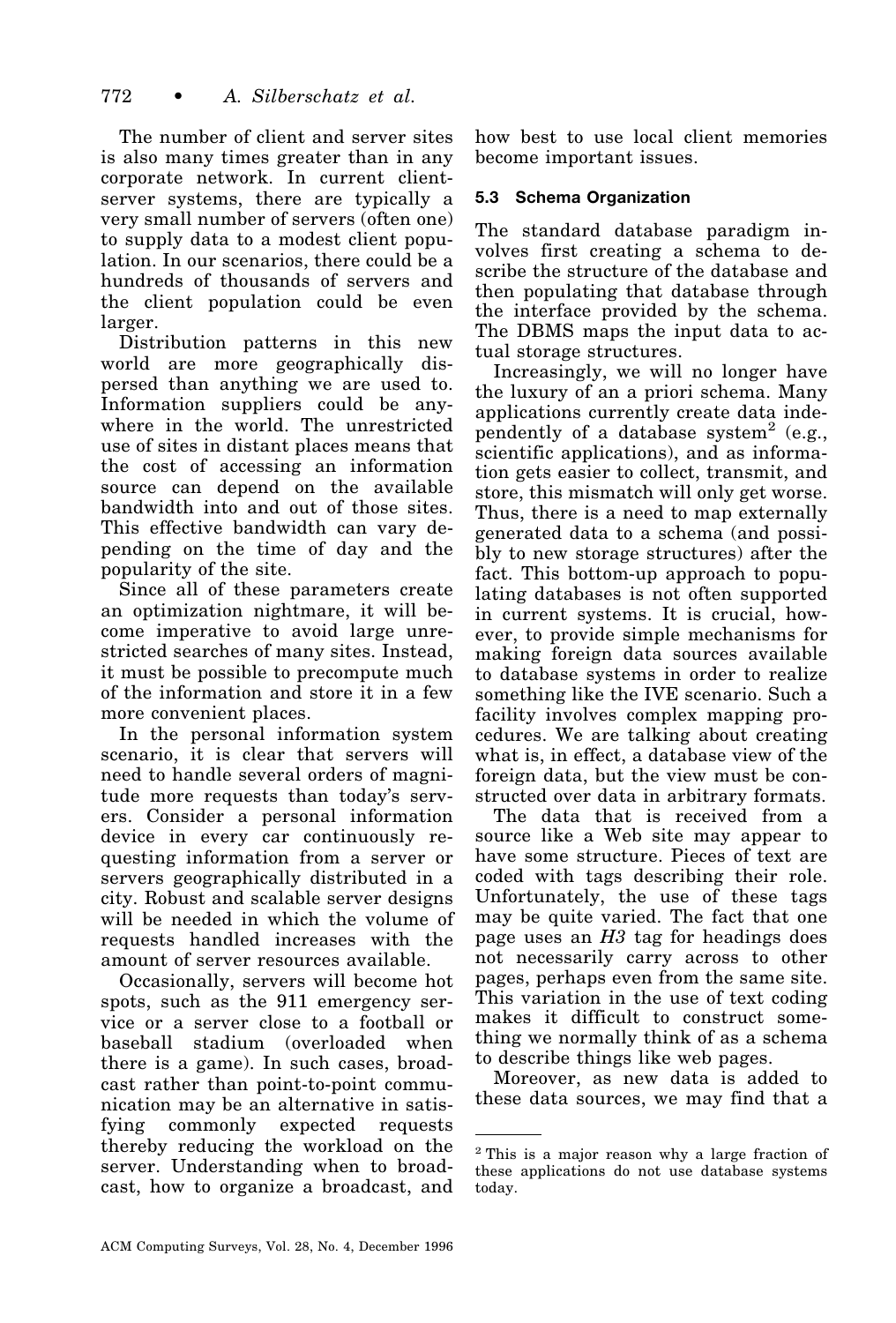schema is incomplete or inconsistent. Thus, the current rigidity of database schemas becomes an impediment to using database systems to address the needs of many information systems. We need schema management facilities that can adapt gracefully to the dynamic nature of foreign data. Moreover, the schema must allow different formats and different sets of properties for the data as it appears in the DBMS.

#### **5.4 Data Quality**

Information accessed from a wide-area network may be of varying quality. Quality relates to the timeliness, completeness, and consistency of the data. Future information systems must be able to assess and react to the quality of the data source. Often the source of the data will give clues regarding data quality. Quality-related metadata must be captured and processed in a way that is as transparent as possible to the user.

Current database technology provides little support for maintaining or assessing data consistency. Constraint maintenance in commercial systems is limited to a few simple constraint types such as the uniqueness of keys and referential integrity. Even if there were a way to include a quality metric with data values, there is no way in current systems to include it in processing the data from disparate sources. For example, we might not want to have two values participate in a join if their quality metrics are significantly different.

#### **5.5 Heterogeneity**

The database community has long recognized that data exists in many forms. Dissimilar formats must be integrated to allow applications to access combined data sources in a high-level and uniform way. The autonomy of information sites makes it impossible for any centralized authority to mandate standardization.

Imagine an archive of newspaper stories that covers the last 20 years. The archive also contains descriptive information about when and where the stories appeared, the source of the articles, the author, and other related articles. It would be very difficult to provide a single interface to all of this information because of its *semistructured* nature. Semistructured means that the structure of the data is less uniform than what we might find in a conventional DBMS (e.g., files may routinely be missing or have varying semantics).

While there has been a great deal of research in integrating data and operations from heterogeneous sources, products are only just beginning to emerge. Distributed object management as manifested in products such as CORBA, SOM, and OLE seems to be the dominant approach. Each of these provides an object-oriented model as the common language for describing distributed object interfaces. While these standards, and the systems that support them, go a long way towards integrating different software systems, they are best suited for providing uniform syntactic interfaces to new or existing applications. They provide a common protocol for passing messages between objects in a distributed environment, but do not tackle the difficult problem of resolving semantic discrepancies. They cannot be used directly to integrate or create uniformity of data from different sources. In general, sophisticated tools for dealing with data heterogeneity still need to be layered above CORBA, SOM, or OLE interfaces.

#### **5.6 Query Complexity**

In future environments, query optimization takes on some very different characteristics, making conventional optimizers inadequate. First, the types that must be considered include diverse bulk types such as sequences, trees, and multidimensional arrays. Second, other types that are stored will be highly application-specific; they will be instances of arbitrary abstract data types.

Conventional query optimization tries to minimize the number of disk ac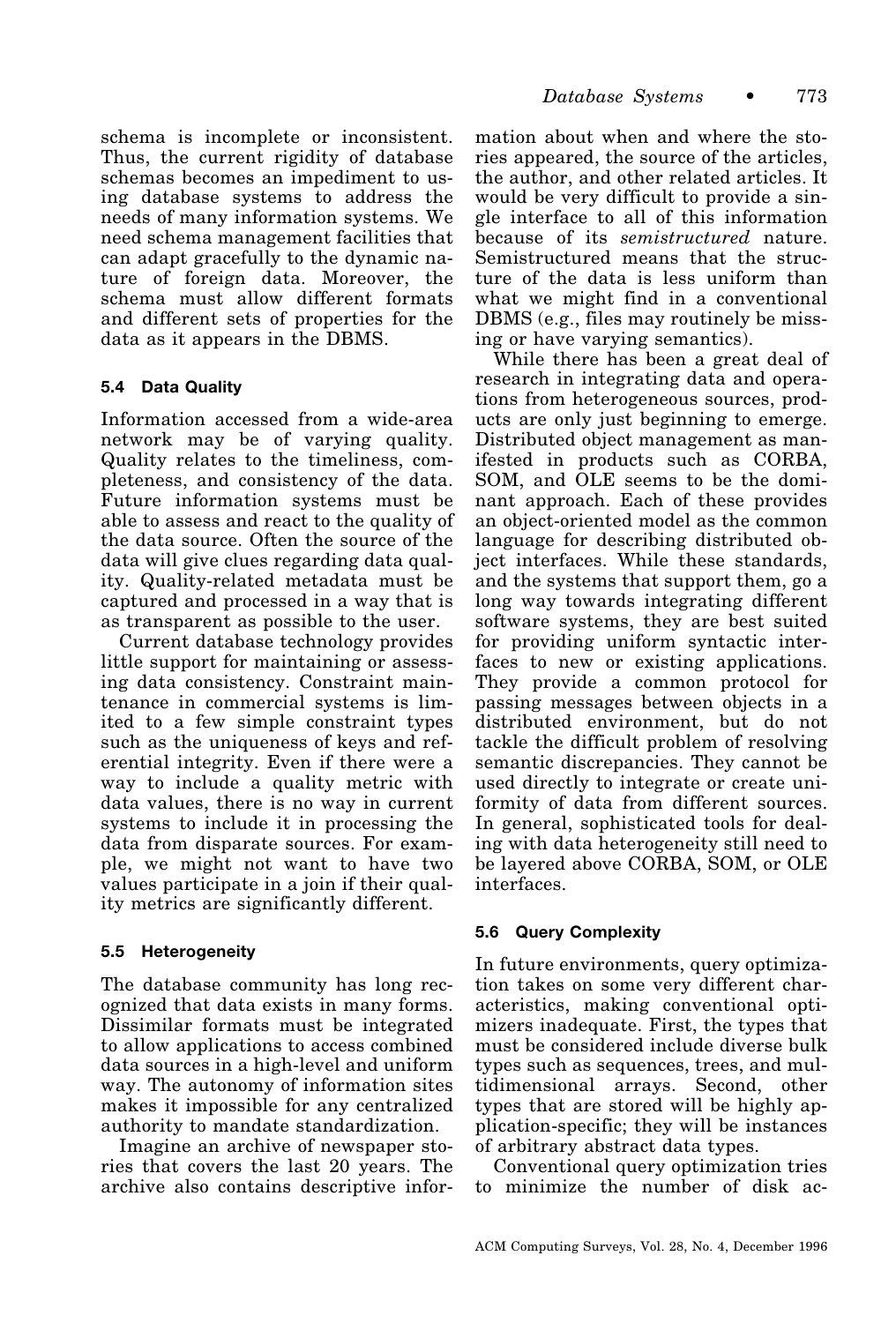cesses. Network optimization might be based on quite different criteria. For example, a user might be more interested in getting an answer in a way that minimizes the total "information bill" for that request. Given two sources that can handle a request, the optimizer should pick the one that will result in a lower charge. This charge can include cost components from processing, data usage, and communication.

Also, optimizers will need to employ different strategies to account for the new forms of data and the characteristics of new computing environments. Standard query optimization techniques have little to offer for a query over a large time series or for a query that may have to translate several data sets into a canonical form before producing a result. Situations like these are very likely to arise in the IVE scenario.

If we consider the personal information systems scenario, for example, we see a need for more flexible query optimization techniques that will consider changes in the cost of available broadcast medium (e.g., radio, cellular) as the PID moves. The degree of detail or accuracy provided by the server may be based on the amount of money the person is willing to pay. Thus, query optimization models must take into account not only the formulation of the requests but also a description of optimization goals. These goals might be couched in terms of resource consumption (e.g., optimize for minimum memory consumption and maximum network use) or as execution limits based on accuracy of answer or allowable resource consumption.

## **5.7 Ease of Use**

Even though there has been tremendous improvement in ease of installation, management, and use of DBMSs, especially those that run on personal computers or workstations, many applications still prefer to use a file system rather than a DBMS. There is an implicit assumption that a DBMS will be managed by a highly trained, full-time staff, yet most database users have no training in database technologies. Users still find it difficult to connect to a DBMS, to find the right catalog or database name space where data is stored, and to formulate queries and updates to the database.

The file system connection and access paradigm are easier to understand, and database systems that are easier to use would present an opportunity for their more pervasive use.

If a complex and time-critical application, like the one presented in the IVE scenario, required a complex programming activity, it would never be workable. Instead, a simple set of interfaces is required to allow managers of the IVE to specify high-level requirements on things like the design of the needed valve. The mapping and matching of data from many distributed sources needed to locate relevant designs must all occur transparently.

A database systems would be easier to use, for example, if it were to adapt to individual user interests. For a personal information system, there could be a way for the server to handle different personal profiles. The personal profiles could include travel itineraries within a city at various times of the day, week, or month (e.g., home to work in the morning and evening, visiting client A on Wednesday, etc.), bank branch locations, cash machine locations, favorite restaurants, or movie theaters. The server could send the PID time-varying information that is relevant to the user profile, and this information could be displayed on a map of the city. This makes a view of the database available to users in a form that is easy to apply to managing their schedules.

## **5.8 Security**

The World Wide Web (WWW) supports quick and efficient access to a large number of distributed, interconnected information sources. As the amount of shared information grows, the need to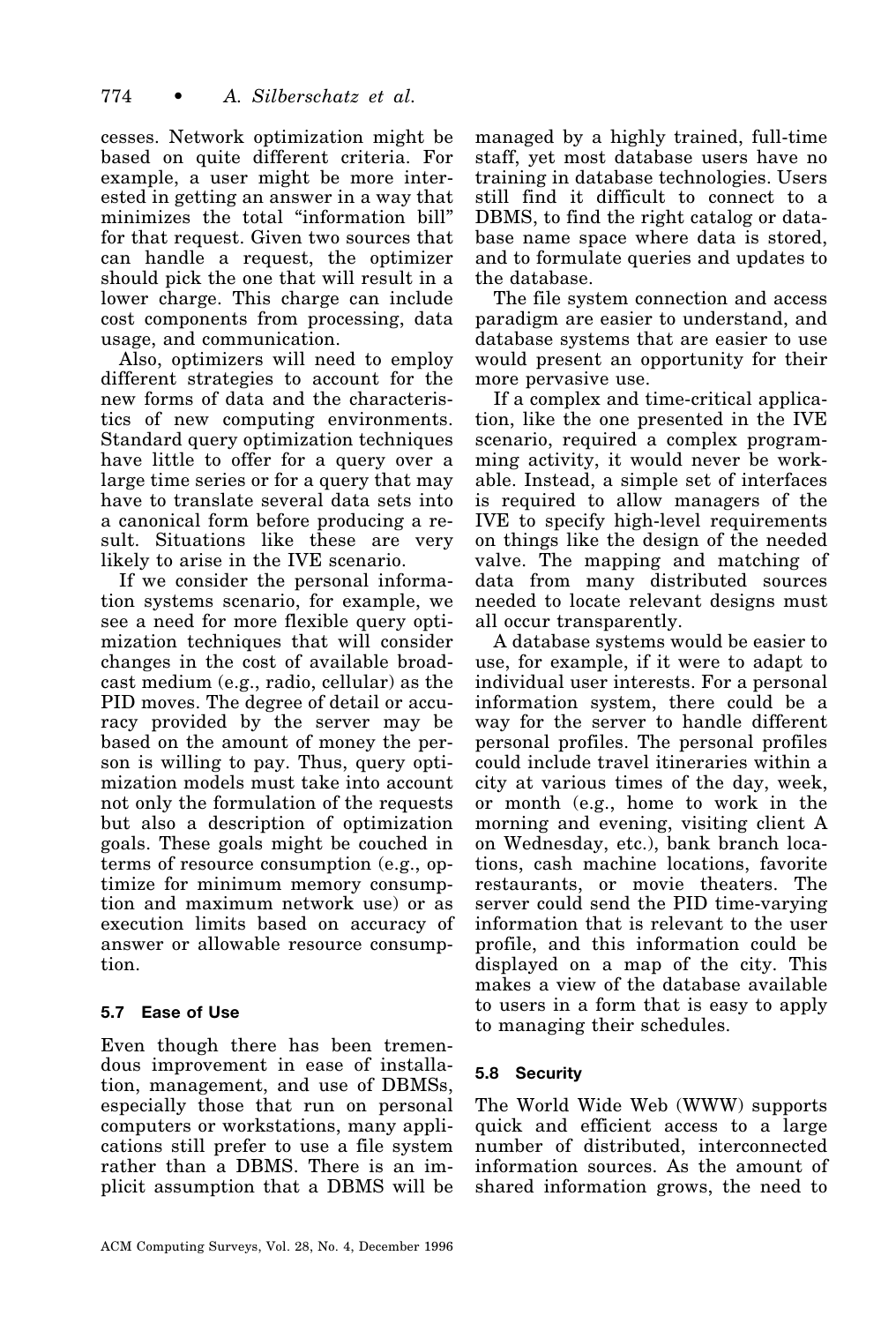restrict access to specific users or for specific use arises. The non-uniformity of WWW documents, and the physical distribution of related information, make such protection difficult.

Authorization models developed for relational or object-oriented database management systems cannot be adapted to securing hypertext documents for a number of reasons. First, in defining a suitable authorization model, the semantics of the data elements must be clearly defined and the possible actions that can be executed on them must be identified. The definition and semantics of the conceptual elements of a hypertext document are not uniform and vary from system to system. A second difficulty derives from the fact that the "data elements" of a hypertext document are not systematically structured, as is the data in a database management system. As noted earlier (Section 5.3), there is no equivalent of the "database schema," making it more difficult to administer authorizations. Third, an authorization model for hypertext needs to support different levels of granularity for both performance and user convenience. For example, it should be possible to assign authorizations not only for a single hypertext node, but also for a part of a node, without being forced to break the node unnaturally into multiple pieces.

## **5.9 Guaranteeing Acceptable Outcomes**

Transaction management provides guarantees that user activities will leave the database in an acceptable state. Committed transactions take a database from one acceptable state to another. Otherwise, an aborted transaction is guaranteed to leave the database in its pretransaction state. Only acceptable states are made visible to concurrent users.

Transaction management is an extremely successful field with a well understood and sound theory and sophisticated techniques for high-performance implementations. Its success is documented by the impressive transaction rates in existing database products.

Despite its success, transaction management can become a barrier to both system performance and the ability to specify acceptable outcomes. Today's transactions link together atomicity, isolation, and persistence; this linkage imposes both performance overhead and rigidity in what it requires of transaction outcomes. Moreover, transaction management is currently database-centric; that is, most transactional data is "in the box."

New applications and system environments require new or enhanced transaction technology. Long-running applications need to define acceptable outcomes that are weaker than serializability because making data unavailable (isolation) for long periods of time is unacceptable. Further, aborting entire transactions in the face of potentially unacceptable outcomes is draconian. We need to avoid losing useful work and free the end user from dealing with unsuccessful transaction outcomes, e.g., those requiring resubmission.

Today, wide-area networks, of which the Internet is the prime example, are making it possible for widely separated individuals and organizations to do business. However, today's standard protocol for distributed transaction processing (two-phase commit) imposes a barrier to the participation of component systems because it is a blocking protocol that compromises the autonomy of the participants. Thus, posing an even larger problem when the component systems are only intermittently connected or are of highly variable reliability and trustworthiness. For these reasons, today's transaction management facilities are often considered inappropriate for modern distributed applications such as those discussed in Section 4.

# **5.10 Technology Transfer**

In addition to the specific barriers listed above, there is also a barrier between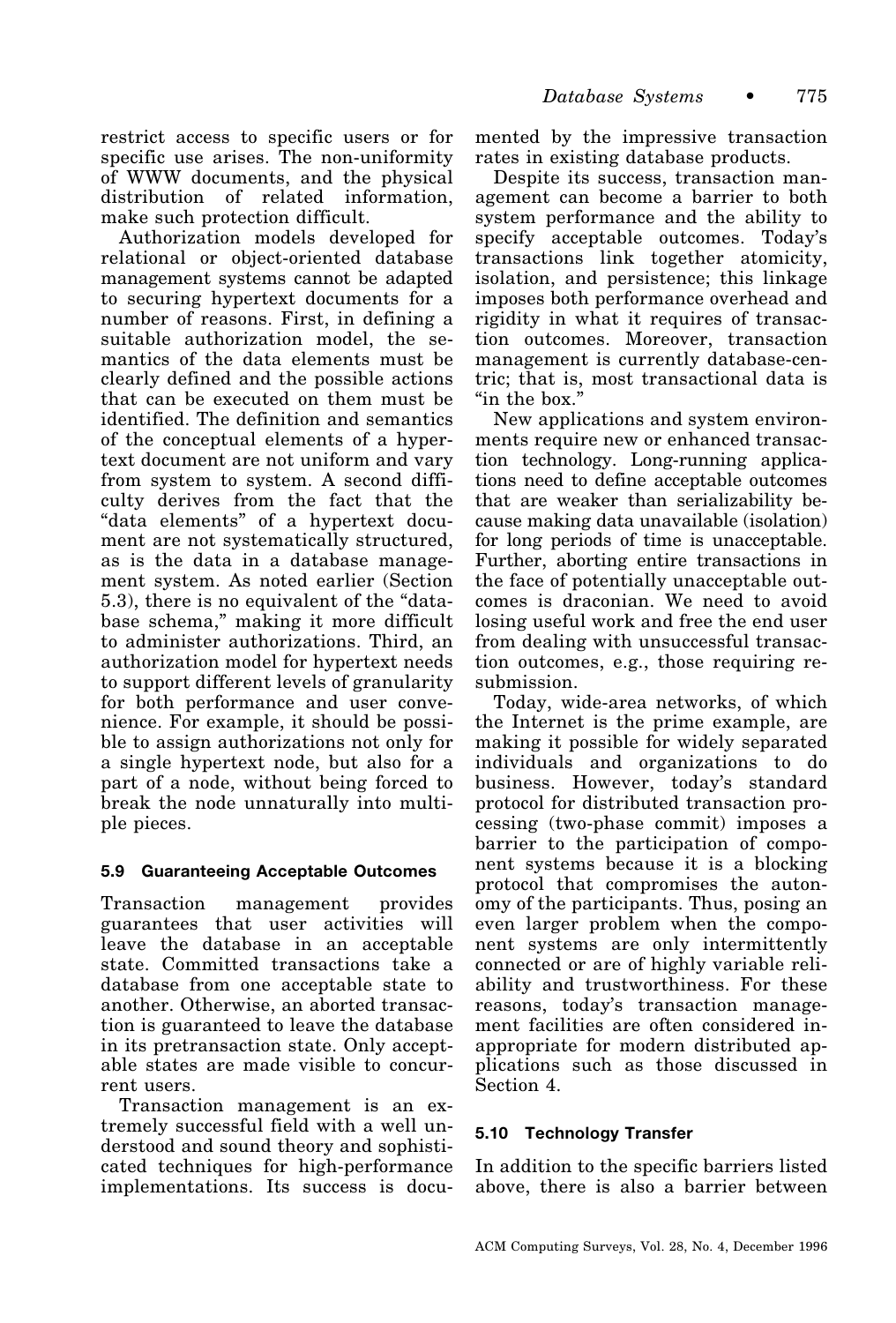research and industry. There is insufficient knowledge by researchers of the techniques and solutions needed by industry, and insufficient utilization of the results of research by industry. The monolithic structure of a DBMS contributes to the problem. Each improvement has an impact on many portions of the code base, rendering vendors hesitant to apply insights generated by the academic community. Researchers generally have little understanding of these complex interactions. Finally, much of the database technology available commercially is dictated by standards that have had little input from the research community.

## **6. RESEARCH**

In order to achieve our vision and overcome barriers, a number of central research topics must be addressed. We enumerate the most prominent of these:

*Extensibility and componentization.* While this report has argued that database components be used for lightweight support of new applications, there is also a related need to approach the construction of DBMS in a modular way. We are beginning to see the emergence of lighter-weight database engines from some vendors that begin to address this concern. Even in applications that need the full functionality of a database management system, there is often a need to extend that functionality with application-specific support.

Even though extensible DBMSs today allow the definition of new data types (ADTs) or provide native support for new types such as text, spatial data, audio, and video, these extensions and services are available in closed, proprietary ways. We need to create systems that make it easier for developers to incorporate new data types, developed outside the DBMS, that can be manipulated inside a database as first-class native types. Similarly, we need to look for ways to open the

architecture of DBMSs in such a way that new services can be incorporated and that database functionality can be configured in more flexible ways according to application needs.

Research is also required to find ways for DBMS components to cooperate or be integrated with non-DBMS components such as operating systems, programming languages, and network infrastructures. For example, query processing and data movement components should be able to take advantage of, and cooperate with, advanced network facilities in order to negotiate quality-of-service and bandwidth allocation.

- *Imprecise results.* In today's DBMSs, we expect 100% accurate results; that is, we assume that there is a single correct and complete answer to a query. In the Web or other large information sources, this level of accuracy may not be possible or desirable. In fact, many search engines for text and multimedia types do not provide 100% accuracy. Research has been done on similarity queries, but in general these results are isolated and are based on peculiarities of specific data types (e.g., images, text). There is nothing to tie the type-specific techniques together; we need to develop a general theory of imprecision.
- *Schemaless database.* In order to apply database facilities to data created outside of a DBMS, we will need sophisticated data mapping facilities. Ideally, these mapping tools would be declarative, and thus combinable with a query language, as is done in SQL. When the structure of data is dynamically evolving, it is difficult to capture it with a fixed schema. The Web is a good example of such data. Nevertheless, extensions to existing database techniques can be used to query and transform this kind of unstructured data.
- *Ease of use.* Better database interfaces are required if we are to get the kind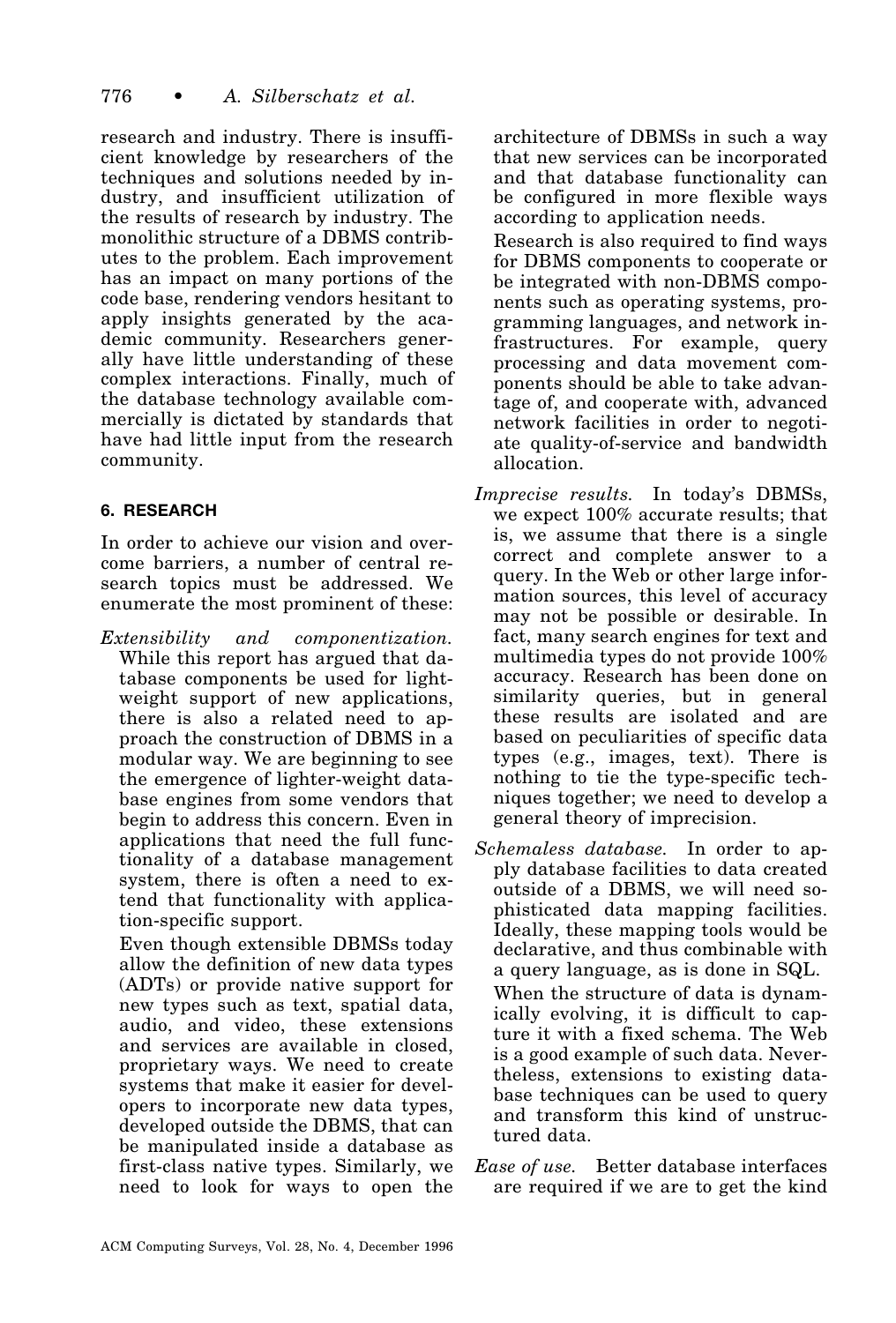of penetration into personal computing that other tools like spreadsheets and word processors have had. We cannot expect users to write SQL. Similarly, it is important to translate theoretical notions to usable techniques. For example, *functional dependencies* were developed in relational database theory. They underlie many of the PC DBMS design aids without users needing to be expert in the theory.

*New transaction models.* New transaction models permit user-defined notions of correctness and allow transactions to be nested. Often they decouple atomicity from isolation. They typically allow notions like semantic serializability and semantic atomicity. The models make it possible to specify compensation/rollback that is local to a scope. We need to design mechanisms for these models to support partial rollbacks followed by an ability to go forward to an acceptable state that not only leaves the database consistent but also accomplishes useful work for the end user.

New transaction models also try to overcome blocking in the 2PC protocol in that they allow more autonomy by early commits at the cost of potential compensation. We need to investigate requirements on the properties of a subsystem in order to include it in such a distributed transaction. We also need to study the scheduling and correctness requirements that can be taken "outside the box."

*Query optimization.* Query processing will have to be extended to cover more data types than those handled in today's database products. For example, queries involving sequences (e.g., time series) are becoming more important. Optimization over these structures will require new indexing methods and new query processing strategies.

Also, optimization criteria may change. In the past, optimizers tried

to reduce overall response time by reducing the total resource consumption (possibly dominated by the number of disk accesses) required to process the query. Users may wish to minimize their overall information bill by using sources that are cheaper but may give slower response time. Alternatively, a user may care more about accuracy and completeness than cost, thus requiring that the optimizer find the most reliable and upto-date sources.

In addition, in nomadic or wireless computing, query optimization must be sensitive to band width and power considerations. Satellite broadcast might be required in order to achieve the necessary bandwidth to deliver large amounts of data in a mobile environment. In addition, query processing algorithms must be sensitive to battery consumption issues on the mobile computer.

- *Data movement.* In a highly distributed environment, the cost of moving data can be extremely high. Thus, the optimal use of the communication lines and caches on various intermediate nodes becomes an important performance issue. While these considerations are related to distributed query optimization, we must consider overall system access patterns as opposed to the processing of a single request. We must also consider existence of asymmetric communication channels introduced by low-bandwidth lines and/or highly loaded servers.
- *Security.* Issues related to access control in distributed hypertext systems include (1) formulation of an authorization model; (2) extension of the model to take distribution aspects into consideration; (3) interoperability between different security policies; and (4) investigation of credentialbased access control policies.
- *Database mining.* Database mining is another rapidly growing research